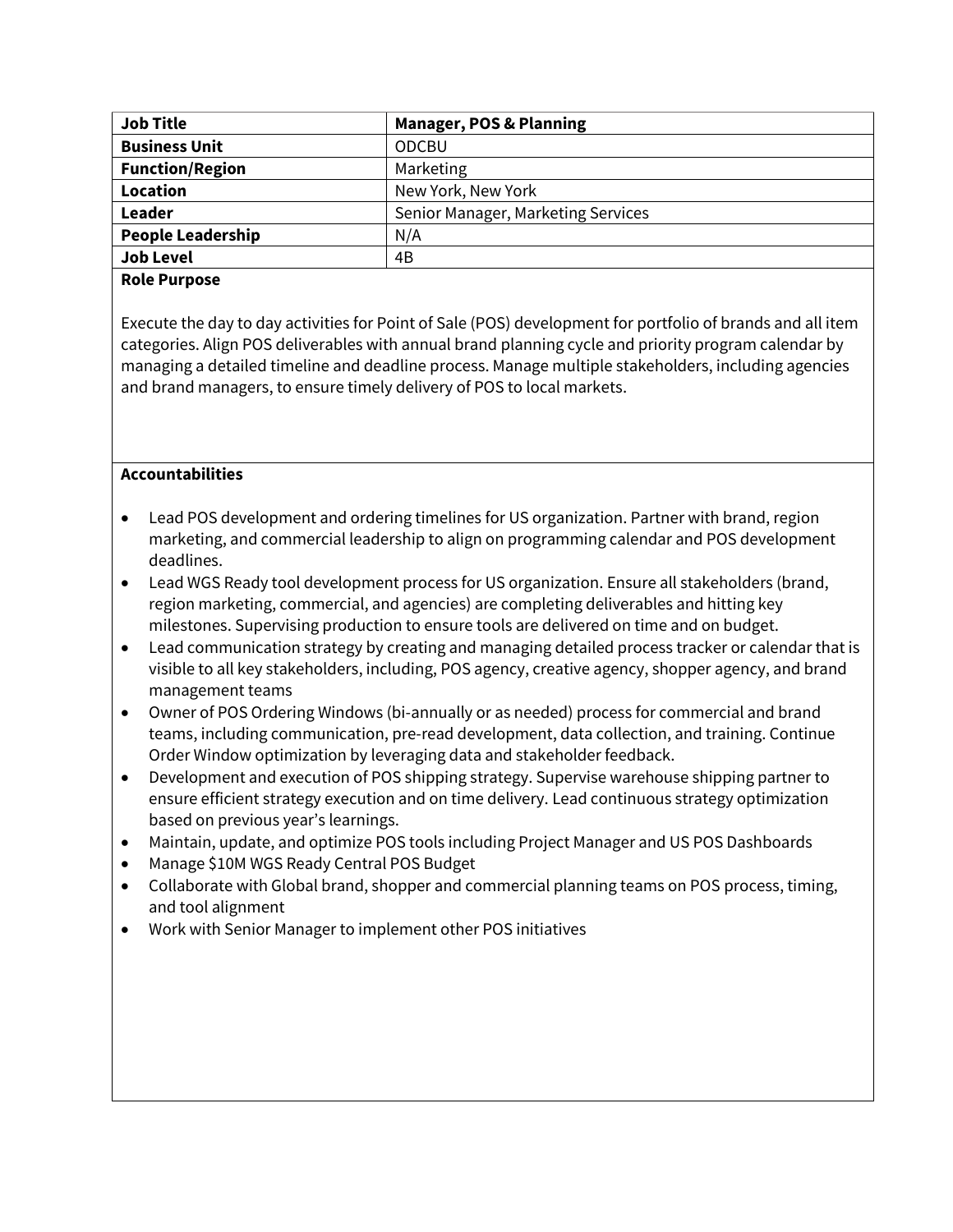# **Values**



BE

**PROUD** We are proud of our brands, our heritage, and our commitment to superior quality in our products



BE **RESPONSIBLE** We expect every individual and their teams to be accountable and to perform to their full potential



BE **SUSTAINABLE** We wish to make a positive contribution to our communities and to our environment



BE **PROFESSIONAL** We value integrity, transparency, professionalism and constructive debate within a team working culture



BE **ENTREPRENEURIAL** We foster a forward thinking and innovative culture that recognises the need for innovative thinking and continuous improvement



**THINK LONG TERM** We are proud of our brands, our heritage, and our commitment to superior quality in our products

#### **Core Competencies:**

| <b>Planning and Organising</b><br>• Sets clearly defined objectives<br>Plans activities and projects well in advance and<br>takes account of possible changing<br>circumstances<br>Identifies and organises resources needed to<br>accomplish tasks<br>Manages time effectively<br>Monitors performance against deadlines and<br>milestones                                                                                                                                                       | <b>Presenting and Communicating Information</b><br>• Speaks clearly and fluently<br>Expresses opinions, information and key points of<br>an argument clearly<br>• Makes presentations and undertakes public<br>speaking with skill and confidence<br>• Responds quickly to the needs of an audience and<br>to their reactions and feedback<br>• Projects credibility |
|---------------------------------------------------------------------------------------------------------------------------------------------------------------------------------------------------------------------------------------------------------------------------------------------------------------------------------------------------------------------------------------------------------------------------------------------------------------------------------------------------|----------------------------------------------------------------------------------------------------------------------------------------------------------------------------------------------------------------------------------------------------------------------------------------------------------------------------------------------------------------------|
| <b>Working with People</b><br>• Demonstrates an interest in and understanding<br>of others<br>Adapts to the team and builds team spirit<br>• Recognises and rewards the contribution of<br>others<br>Listens, consults others and communicates<br>proactively Supports and cares for others<br>Develops and openly communicates self-insight,<br>such as an awareness of own strengths and<br>weaknesses                                                                                          | <b>Persuading and Influencing</b><br>• Makes a strong personal impression on others<br>Gains clear agreement and commitment from<br>others by persuading, convincing and negotiating<br>• Promotes ideas on behalf of self or others<br>• Makes effective use of political processes to<br>influence and persuade others                                             |
| <b>Applying Expertise and Technology</b><br>Applies specialist and detailed technical expertise<br>Develops job knowledge and expertise through<br>continual professional development<br>Shares expertise and knowledge with others<br>Uses technology to achieve work objectives<br>Demonstrates appropriate physical co-ordination<br>and endurance, manual skill, spatial awareness<br>and dexterity<br>Demonstrates an understanding of different<br>organisational departments and functions | <b>Delivering Results &amp; Meeting Customer</b><br><b>Expectations</b><br>• Focuses on customer needs and satisfaction<br>Sets high standards for quality and quantity<br>• Monitors and maintains quality and productivity<br>• Works in a systematic, methodical and orderly way<br>• Consistently achieves project goals.                                        |